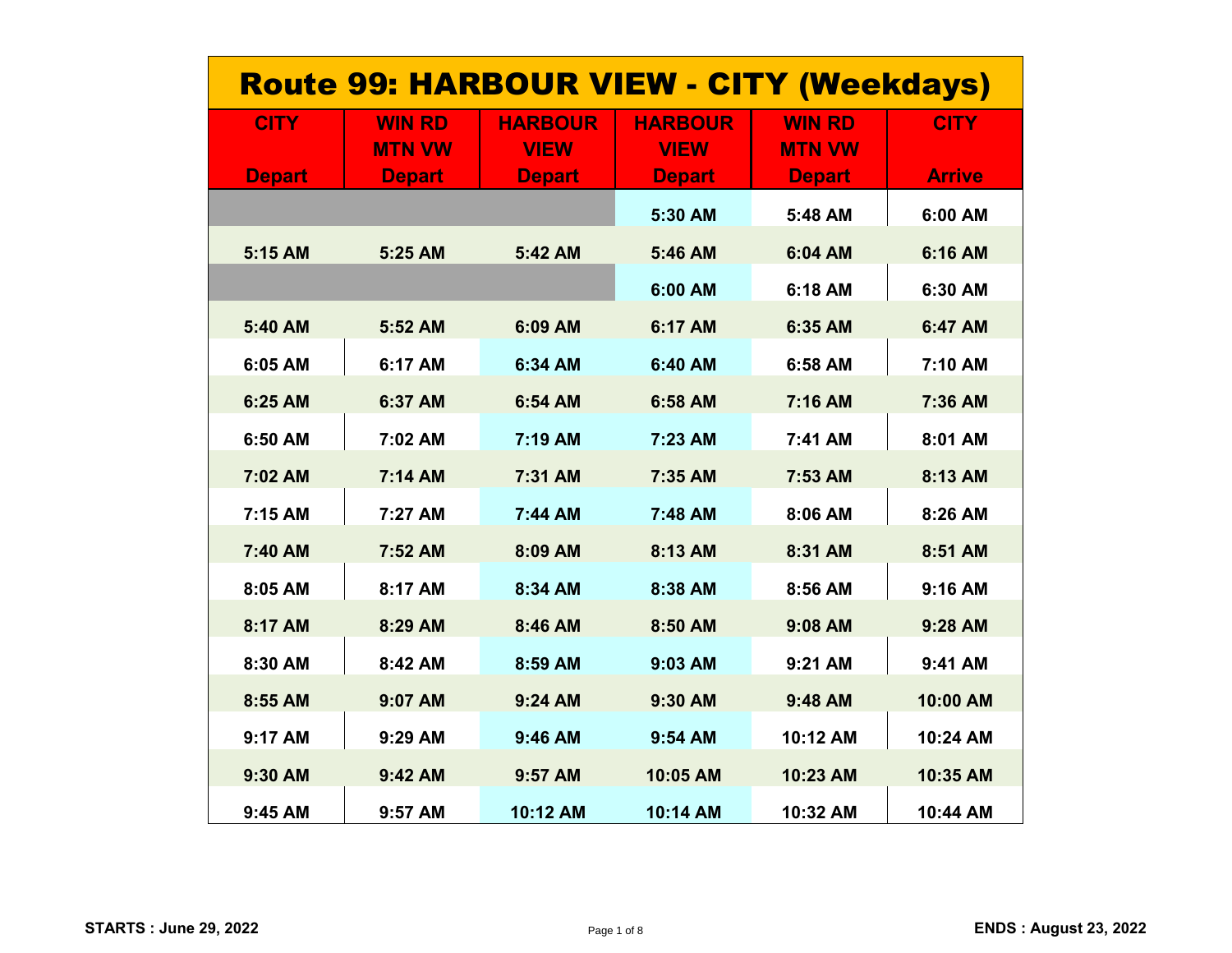| 10:05 AM | 10:17 AM | 10:32 AM | 10:36 AM | 10:54 AM       | 11:06 AM |
|----------|----------|----------|----------|----------------|----------|
| 10:30 AM | 10:42 AM | 10:57 AM | 11:01 AM | 11:19 AM       | 11:31 AM |
| 10:43 AM | 10:55 AM | 11:10 AM | 11:14 AM | 11:32 AM       | 11:44 AM |
| 10:55 AM | 11:07 AM | 11:22 AM | 11:26 AM | 11:44 AM       | 11:56 AM |
| 11:10 AM | 11:22 AM | 11:37 AM | 11:43 AM | 12:01 PM       | 12:13 PM |
| 11:35 AM | 11:47 AM | 12:02 PM | 12:07 PM | 12:29 PM       | 12:41 PM |
| 11:47 AM | 11:59 AM | 12:14 PM | 12:19 PM | 12:41 PM       | 12:53 PM |
| 12:00 PM | 12:12 PM | 12:29 PM | 12:37 PM | 12:59 PM       | 1:11 PM  |
| 12:20 PM | 12:34 PM | 12:51 PM | 12:55 PM | <b>1:17 PM</b> | 1:29 PM  |
|          |          |          |          |                |          |
| 12:45 PM | 12:59 PM | 1:16 PM  | 1:20 PM  | 1:42 PM        | 1:54 PM  |
| 1:00 PM  | 1:14 PM  | 1:31 PM  | 1:35 PM  | 1:57 PM        | 2:09 PM  |
| 1:15 PM  | 1:29 PM  | 1:46 PM  | 1:50 PM  | 2:12 PM        | 2:24 PM  |
| 1:35 PM  | 1:49 PM  | 2:06 PM  | 2:10 PM  | 2:32 PM        | 2:44 PM  |
| 2:00 PM  | 2:14 PM  | 2:31 PM  | 2:36 PM  | 2:58 PM        | 3:10 PM  |
| 2:15 PM  | 2:29 PM  | 2:46 PM  | 2:51 PM  | 3:13 PM        | 3:25 PM  |
| 2:30 PM  | 2:44 PM  | 3:01 PM  | 3:05 PM  | 3:27 PM        | 3:39 PM  |
| 2:50 PM  | 3:04 PM  | 3:21 PM  | 3:26 PM  | 3:48 PM        | 4:00 PM  |
|          |          |          |          |                |          |
| 3:15 PM  | 3:29 PM  | 3:46 PM  | 3:50 PM  | 4:12 PM        | 4:24 PM  |
| 3:32 PM  | 3:46 PM  | 4:03 PM  | 4:07 PM  | 4:29 PM        | 4:41 PM  |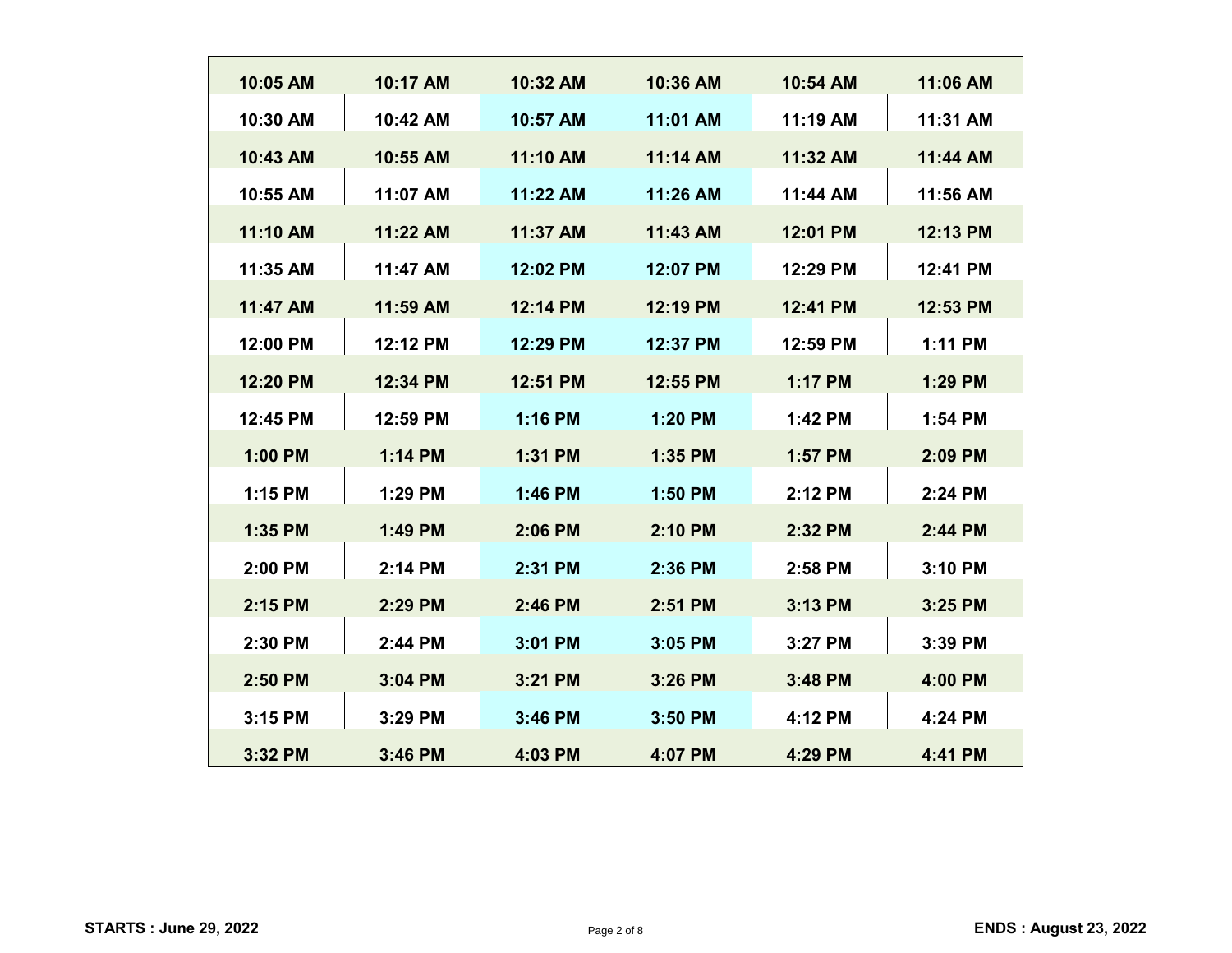| 3:50 PM | 4:04 PM | 4:21 PM  | 4:25 PM  | 4:47 PM  | 4:59 PM  |
|---------|---------|----------|----------|----------|----------|
| 4:10 PM | 4:24 PM | 4:41 PM  | 4:45 PM  | 5:07 PM  | 5:19 PM  |
| 4:30 PM | 4:44 PM | 5:01 PM  | 5:05 PM  | 5:27 PM  | 5:39 PM  |
| 4:47 PM | 5:01 PM | 5:18 PM  | 5:22 PM  | 5:44 PM  | 5:56 PM  |
| 5:05 PM | 5:19 PM | 5:36 PM  | 5:40 PM  | 6:02 PM  | 6:14 PM  |
| 5:25 PM | 5:39 PM | 5:56 PM  | 6:00 PM  | 6:22 PM  | 6:34 PM  |
| 5:45 PM | 5:59 PM | 6:16 PM  | 6:22 PM  | 6:44 PM  | 6:56 PM  |
| 6:02 PM | 6:16 PM | 6:33 PM  | 6:39 PM  | 6:51 PM  | 7:03 PM  |
| 6:20 PM | 6:34 PM | 6:49 PM  | 6:55 PM  | 7:07 PM  | 7:19 PM  |
| 6:40 PM | 6:50 PM | 7:05 PM  | 7:11 PM  | 7:23 PM  | 7:35 PM  |
| 7:00 PM | 7:10 PM | 7:25 PM  | 7:29 PM  | 7:41 PM  | 7:53 PM  |
| 7:15 PM | 7:25 PM | 7:40 PM  | 7:44 PM  | 7:56 PM  | 8:08 PM  |
|         |         |          |          |          |          |
| 7:30 PM | 7:40 PM | 7:55 PM  | 8:03 PM  | 8:15 PM  | 8:27 PM  |
| 7:50 PM | 8:00 PM | 8:15 PM  | 8:25 PM  | 8:37 PM  | 8:49 PM  |
| 8:00 PM | 8:10 PM | 8:25 PM  | 8:31 PM  | 8:43 PM  | 8:55 PM  |
| 8:20 PM | 8:30 PM | 8:45 PM  | 8:51 PM  | 9:03 PM  | 9:15 PM  |
| 8:40 PM | 8:50 PM | 9:05 PM  | 9:08 PM  | 9:20 PM  | 9:32 PM  |
| 9:08 PM | 9:18 PM | 9:33 PM  |          |          |          |
| 9:45 PM | 9:55 PM | 10:10 PM | 10:13 PM | 10:25 PM | 10:37 PM |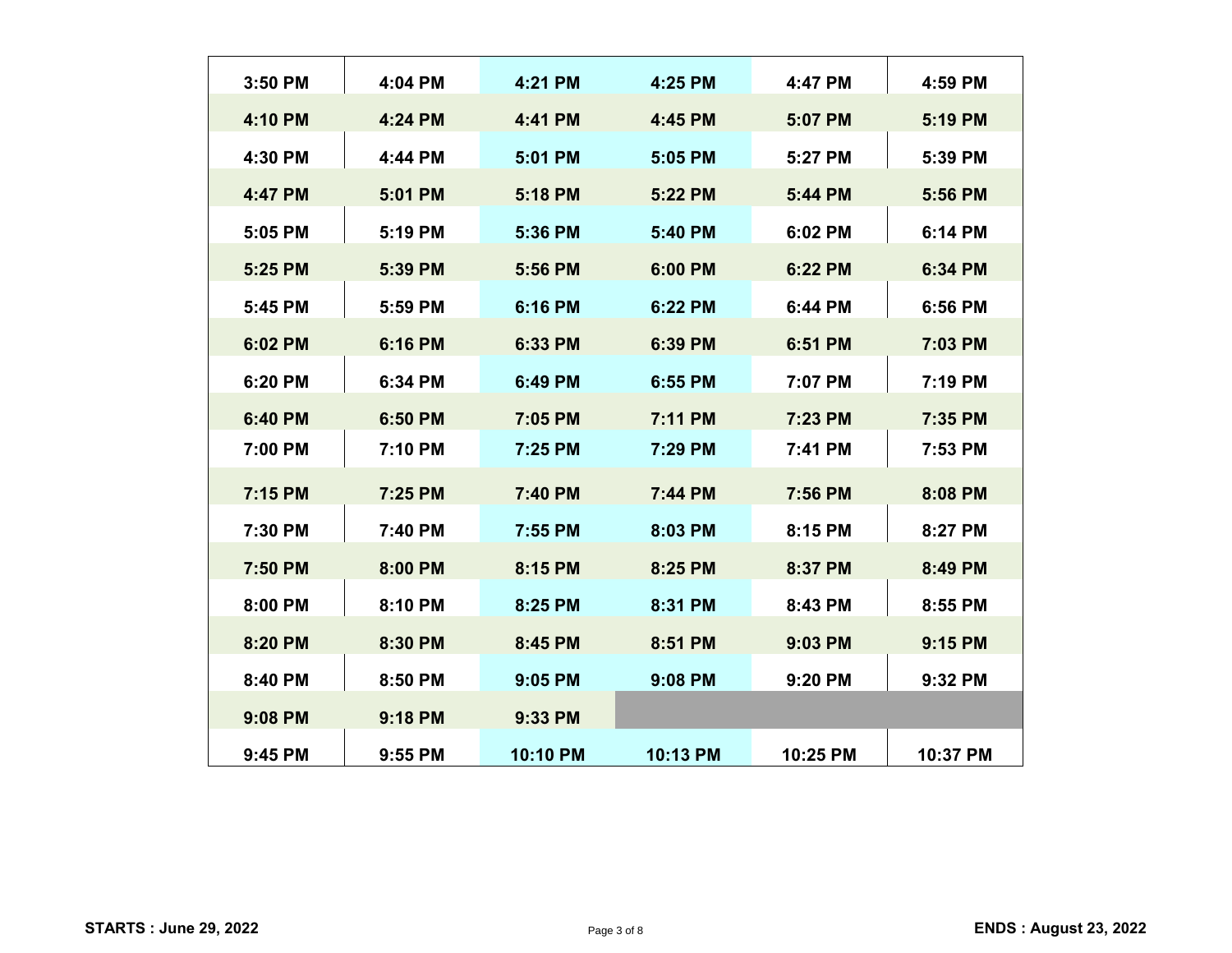| <b>Route 99: HARBOUR VIEW - CITY (Saturdays)</b> |                                |                               |                               |                                |               |  |
|--------------------------------------------------|--------------------------------|-------------------------------|-------------------------------|--------------------------------|---------------|--|
| <b>CITY</b>                                      | <b>WIN RD</b><br><b>MTN VW</b> | <b>HARBOUR</b><br><b>VIEW</b> | <b>HARBOUR</b><br><b>VIEW</b> | <b>WIN RD</b><br><b>MTN VW</b> | <b>CITY</b>   |  |
| <b>Depart</b>                                    | <b>Depart</b>                  | <b>Depart</b>                 | <b>Depart</b>                 | <b>Depart</b>                  | <b>Arrive</b> |  |
|                                                  |                                |                               | 5:50 AM                       | 6:08 AM                        | 6:23 AM       |  |
| 5:45 AM                                          | 5:57 AM                        | 6:14 AM                       | 6:20 AM                       | 6:38 AM                        | 6:53 AM       |  |
| 6:25 AM                                          | 6:37 AM                        | 6:54 AM                       | 7:00 AM                       | 7:18 AM                        | 7:33 AM       |  |
| 7:05 AM                                          | 7:17 AM                        | 7:34 AM                       | 7:40 AM                       | 7:58 AM                        | 8:13 AM       |  |
| 7:45 AM                                          | 7:57 AM                        | 8:14 AM                       | 8:20 AM                       | 8:38 AM                        | 8:53 AM       |  |
| 8:25 AM                                          | 8:37 AM                        | 8:54 AM                       | 9:00 AM                       | 9:18 AM                        | 9:33 AM       |  |
| 9:05 AM                                          | 9:17 AM                        | 9:34 AM                       | 9:40 AM                       | 9:58 AM                        | 10:13 AM      |  |
| 9:45 AM                                          | 9:57 AM                        | 10:14 AM                      | 10:20 AM                      | 10:38 AM                       | 10:53 AM      |  |
| 10:25 AM                                         | 10:37 AM                       | 10:54 AM                      | 11:00 AM                      | 11:18 AM                       | 11:33 AM      |  |
| 11:05 AM                                         | 11:17 AM                       | 11:34 AM                      | 11:40 AM                      | 11:58 AM                       | 12:13 PM      |  |
| 11:45 AM                                         | 11:57 AM                       | 12:14 PM                      | 12:20 PM                      | 12:38 PM                       | 12:53 PM      |  |
| 12:25 PM                                         | 12:37 PM                       | 12:54 PM                      | 1:00 PM                       | 1:18 PM                        | 1:33 PM       |  |
| 1:05 PM                                          | 1:17 PM                        | 1:34 PM                       | 1:40 PM                       | 1:58 PM                        | 2:13 PM       |  |
| 1:45 PM                                          | 1:57 PM                        | 2:14 PM                       | 2:27 PM                       | 2:45 PM                        | 3:00 PM       |  |
| 2:25 PM                                          | 2:37 PM                        | 2:54 PM                       | 3:00 PM                       | 3:18 PM                        | 3:33 PM       |  |
| 3:05 PM                                          | 3:17 PM                        | 3:34 PM                       | 3:40 PM                       | 3:58 PM                        | 4:13 PM       |  |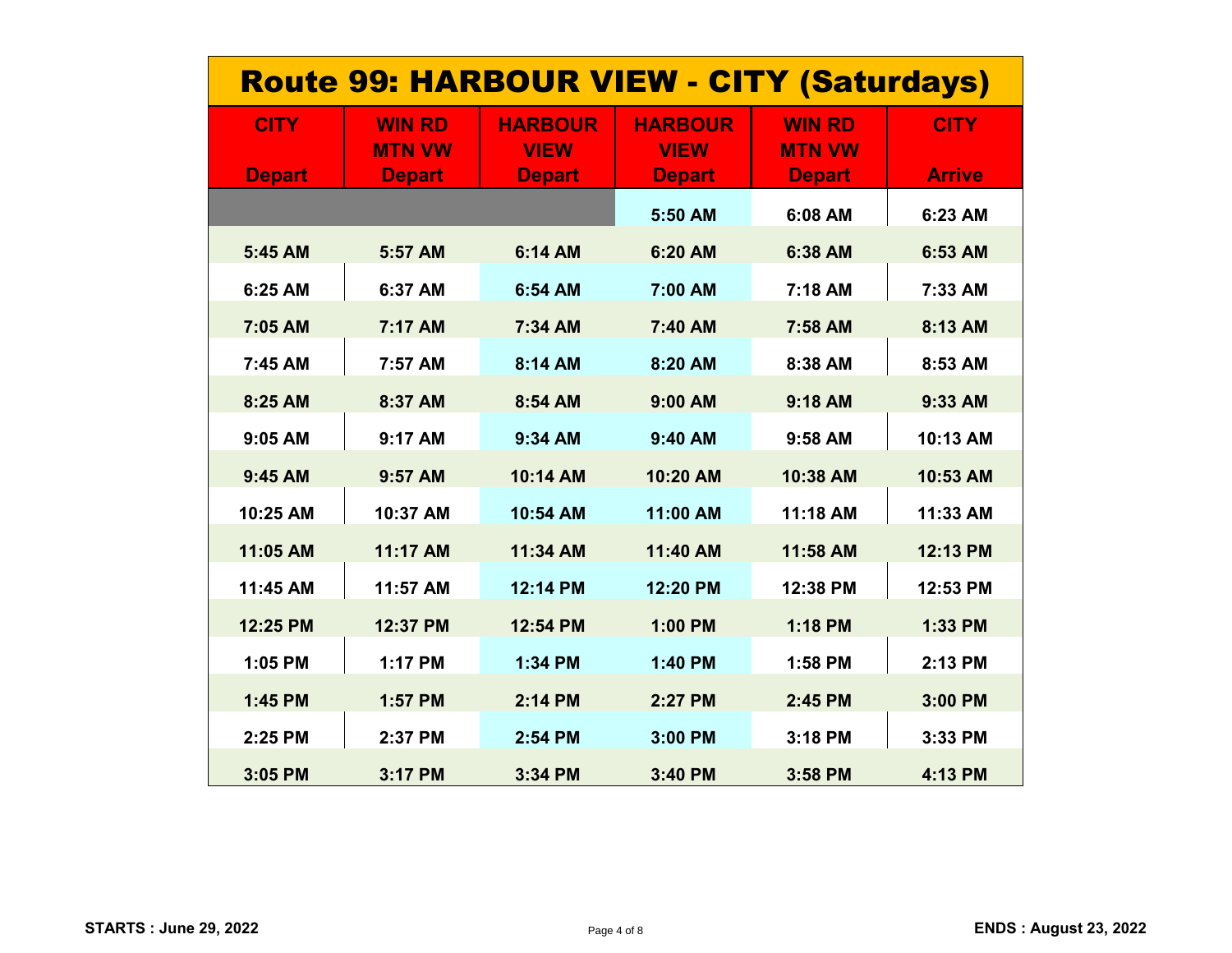| 3:45 PM       | 3:57 PM       | 4:14 PM        | 4:20 PM                                        | 4:38 PM       | 4:53 PM       |
|---------------|---------------|----------------|------------------------------------------------|---------------|---------------|
| 4:25 PM       | 4:37 PM       | 4:54 PM        | 5:00 PM                                        | 5:18 PM       | 5:33 PM       |
| 5:05 PM       | 5:17 PM       | 5:34 PM        | 5:40 PM                                        | 5:58 PM       | 6:13 PM       |
| 5:45 PM       | 5:57 PM       | 6:14 PM        | 6:20 PM                                        | 6:38 PM       | 6:53 PM       |
| 6:25 PM       | 6:37 PM       | 6:54 PM        | 7:00 PM                                        | 7:18 PM       | 7:33 PM       |
| 7:05 PM       | 7:17 PM       | 7:34 PM        | 7:40 PM                                        | 7:58 PM       | 8:13 PM       |
| 7:45 PM       | 7:57 PM       | 8:14 PM        | 8:20 PM                                        | 8:38 PM       | 8:53 PM       |
| 8:25 PM       | 8:37 PM       | 8:54 PM        | 9:10 PM                                        | 9:28 PM       | 9:43 PM       |
| 9:05 PM       | 9:17 PM       | 9:34 PM        |                                                |               |               |
| 9:45 PM       | 9:57 PM       | 10:14 PM       |                                                |               |               |
|               |               |                | <b>Route 99: HARBOUR VIEW - CITY (Sundays)</b> |               |               |
|               |               |                |                                                |               |               |
| <b>CITY</b>   | <b>WIN RD</b> | <b>HARBOUR</b> | <b>HARBOUR</b>                                 | <b>WIN RD</b> | <b>CITY</b>   |
|               | <b>MTN VW</b> | <b>VIEW</b>    | <b>VIEW</b>                                    | <b>MTN VW</b> |               |
| <b>Depart</b> | <b>Depart</b> | <b>Depart</b>  | <b>Depart</b>                                  | <b>Depart</b> | <b>Arrive</b> |
|               |               |                | 05:45 AM                                       | 06:01 AM      | 06:13 AM      |
| 06:20 AM      | 06:30 AM      | 06:45 AM       | 06:53 AM                                       | 07:09 AM      | 07:21 AM      |
| 06:55 AM      | 07:05 AM      | 07:20 AM       | 07:28 AM                                       | 07:44 AM      | 07:56 AM      |
| 07:30 AM      | 07:40 AM      | 07:55 AM       | 08:03 AM                                       | 08:19 AM      | 08:31 AM      |
| 08:05 AM      | 08:15 AM      | 08:30 AM       | 08:38 AM                                       | 08:54 AM      | 09:06 AM      |
| 08:40 AM      | 08:50 AM      | 09:05 AM       | 09:13 AM                                       | 09:29 AM      | 09:41 AM      |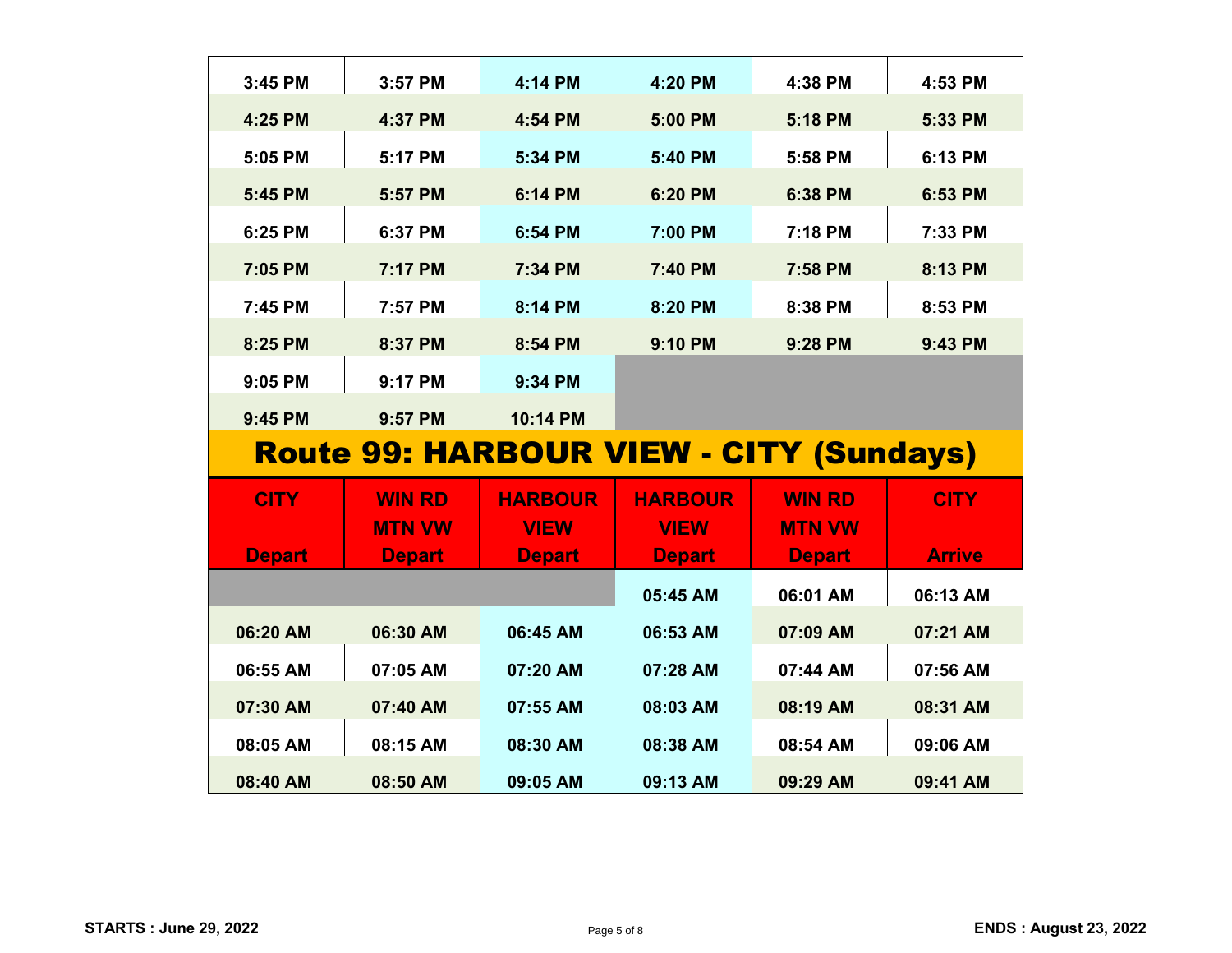| 09:15 AM | 09:25 AM | 09:40 AM | 09:48 AM | 10:04 AM | 10:16 AM |
|----------|----------|----------|----------|----------|----------|
| 09:50 AM | 10:00 AM | 10:15 AM | 10:23 AM | 10:39 AM | 10:51 AM |
| 10:25 AM | 10:35 AM | 10:50 AM | 10:58 AM | 11:14 AM | 11:26 AM |
| 11:00 AM | 11:10 AM | 11:25 AM | 11:33 AM | 11:49 AM | 12:01 PM |
| 11:35 AM | 11:45 AM | 12:00 PM | 12:08 PM | 12:24 PM | 12:36 PM |
| 12:10 PM | 12:20 PM | 12:35 PM | 12:43 PM | 12:59 PM | 01:11 PM |
| 12:45 PM | 12:55 PM | 01:10 PM | 01:18 PM | 01:34 PM | 01:46 PM |
| 01:20 PM | 01:30 PM | 01:45 PM | 01:53 PM | 02:09 PM | 02:21 PM |
| 01:55 PM | 02:05 PM | 02:20 PM | 02:28 PM | 02:44 PM | 02:56 PM |
| 02:30 PM | 02:40 PM | 02:55 PM | 03:03 PM | 03:19 PM | 03:31 PM |
| 03:05 PM | 03:15 PM | 03:30 PM | 03:38 PM | 03:54 PM | 04:06 PM |
| 03:40 PM | 03:50 PM | 04:05 PM | 04:13 PM | 04:29 PM | 04:41 PM |
| 04:15 PM | 04:25 PM | 04:40 PM | 04:48 PM | 05:04 PM | 05:16 PM |
| 04:50 PM | 05:00 PM | 05:15 PM | 05:23 PM | 05:39 PM | 05:51 PM |
| 05:25 PM | 05:35 PM | 05:50 PM | 05:58 PM | 06:14 PM | 06:26 PM |
| 06:00 PM | 06:10 PM | 06:25 PM | 06:33 PM | 06:49 PM | 07:01 PM |
| 06:35 PM | 06:45 PM | 07:00 PM | 07:08 PM | 07:24 PM | 07:36 PM |
| 07:10 PM | 07:20 PM | 07:35 PM | 07:43 PM | 07:59 PM | 08:11 PM |
| 07:45 PM | 07:55 PM | 08:10 PM | 08:18 PM | 08:34 PM | 08:46 PM |
| 08:20 PM | 08:30 PM | 08:45 PM | 08:53 PM | 09:09 PM | 09:21 PM |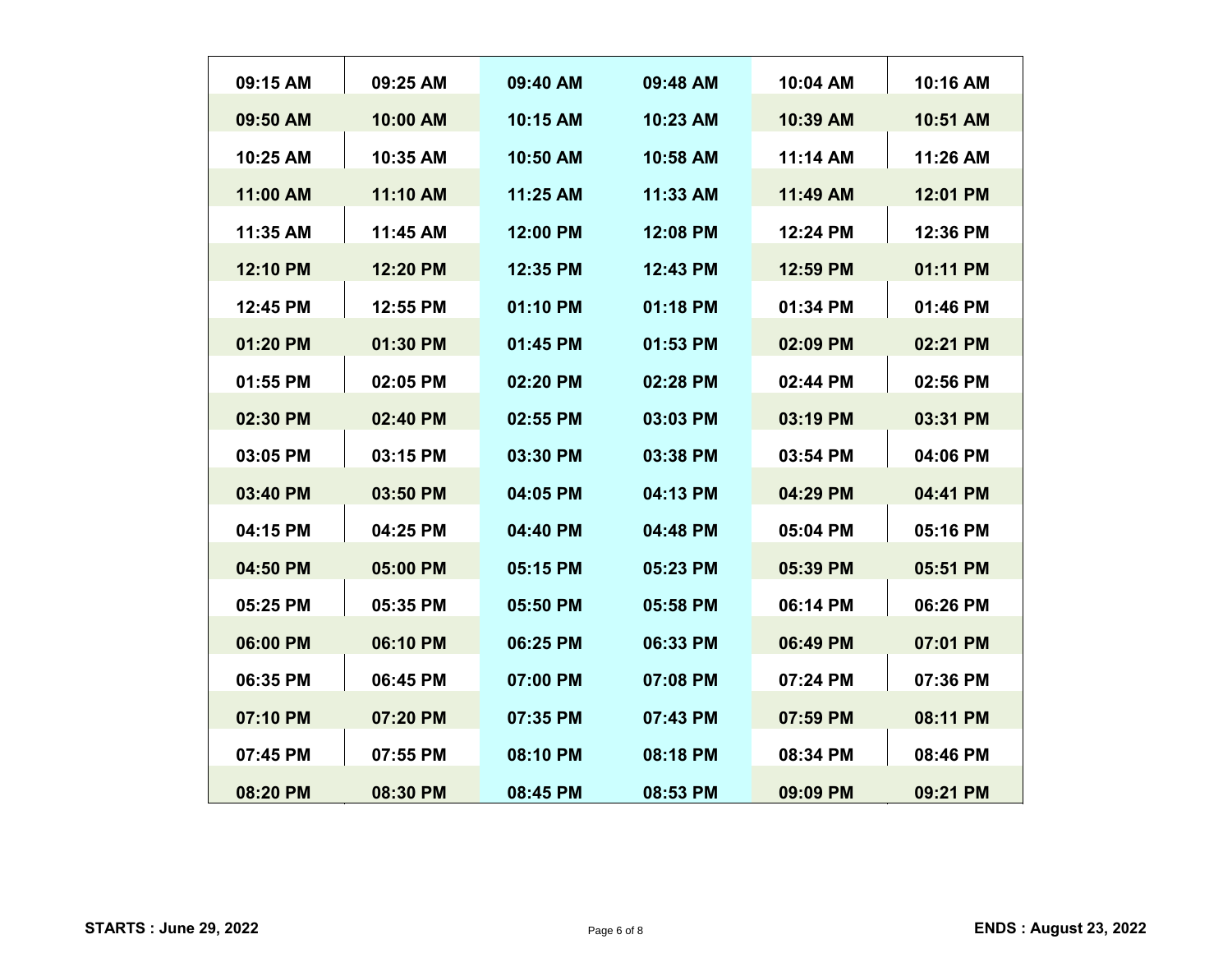| 08:55 PM      | 09:05 PM      | 09:20 PM                                              | 09:30 PM       | 09:46 PM      | 09:58 PM      |
|---------------|---------------|-------------------------------------------------------|----------------|---------------|---------------|
| 09:30 PM      | 09:40 PM      | 09:55 PM                                              |                |               |               |
|               |               | <b>Route 99: HARBOUR VIEW - CITY (Public Holiday)</b> |                |               |               |
| <b>CITY</b>   | <b>WIN RD</b> | <b>HARBOUR</b>                                        | <b>HARBOUR</b> | <b>WIN RD</b> | <b>CITY</b>   |
|               | <b>MTN VW</b> | <b>VIEW</b>                                           | <b>VIEW</b>    | <b>MTN VW</b> |               |
| <b>Depart</b> | <b>Depart</b> | <b>Depart</b>                                         | <b>Depart</b>  | <b>Depart</b> | <b>Arrive</b> |
|               |               |                                                       | 05:45 AM       | 06:01 AM      | 06:13 AM      |
| 06:20 AM      | 06:30 AM      | 06:45 AM                                              | 06:53 AM       | 07:09 AM      | 07:21 AM      |
| 06:55 AM      | 07:05 AM      | 07:20 AM                                              | 07:28 AM       | 07:44 AM      | 07:56 AM      |
| 07:30 AM      | 07:40 AM      | 07:55 AM                                              | 08:03 AM       | 08:19 AM      | 08:31 AM      |
| 08:05 AM      | 08:15 AM      | 08:30 AM                                              | 08:38 AM       | 08:54 AM      | 09:06 AM      |
| 08:40 AM      | 08:50 AM      | 09:05 AM                                              | 09:13 AM       | 09:29 AM      | 09:41 AM      |
| 09:15 AM      | 09:25 AM      | 09:40 AM                                              | 09:48 AM       | 10:04 AM      | 10:16 AM      |
| 09:50 AM      | 10:00 AM      | 10:15 AM                                              | 10:23 AM       | 10:39 AM      | 10:51 AM      |
| 10:25 AM      | 10:35 AM      | 10:50 AM                                              | 10:58 AM       | 11:14 AM      | 11:26 AM      |
| 11:00 AM      | 11:10 AM      | 11:25 AM                                              | 11:33 AM       | 11:49 AM      | 12:01 PM      |
| 11:35 AM      | 11:45 AM      | 12:00 PM                                              | 12:08 PM       | 12:24 PM      | 12:36 PM      |
| 12:10 PM      | 12:20 PM      | 12:35 PM                                              | 12:43 PM       | 12:59 PM      | 01:11 PM      |
| 12:45 PM      | 12:55 PM      | 01:10 PM                                              | 01:18 PM       | 01:34 PM      | 01:46 PM      |